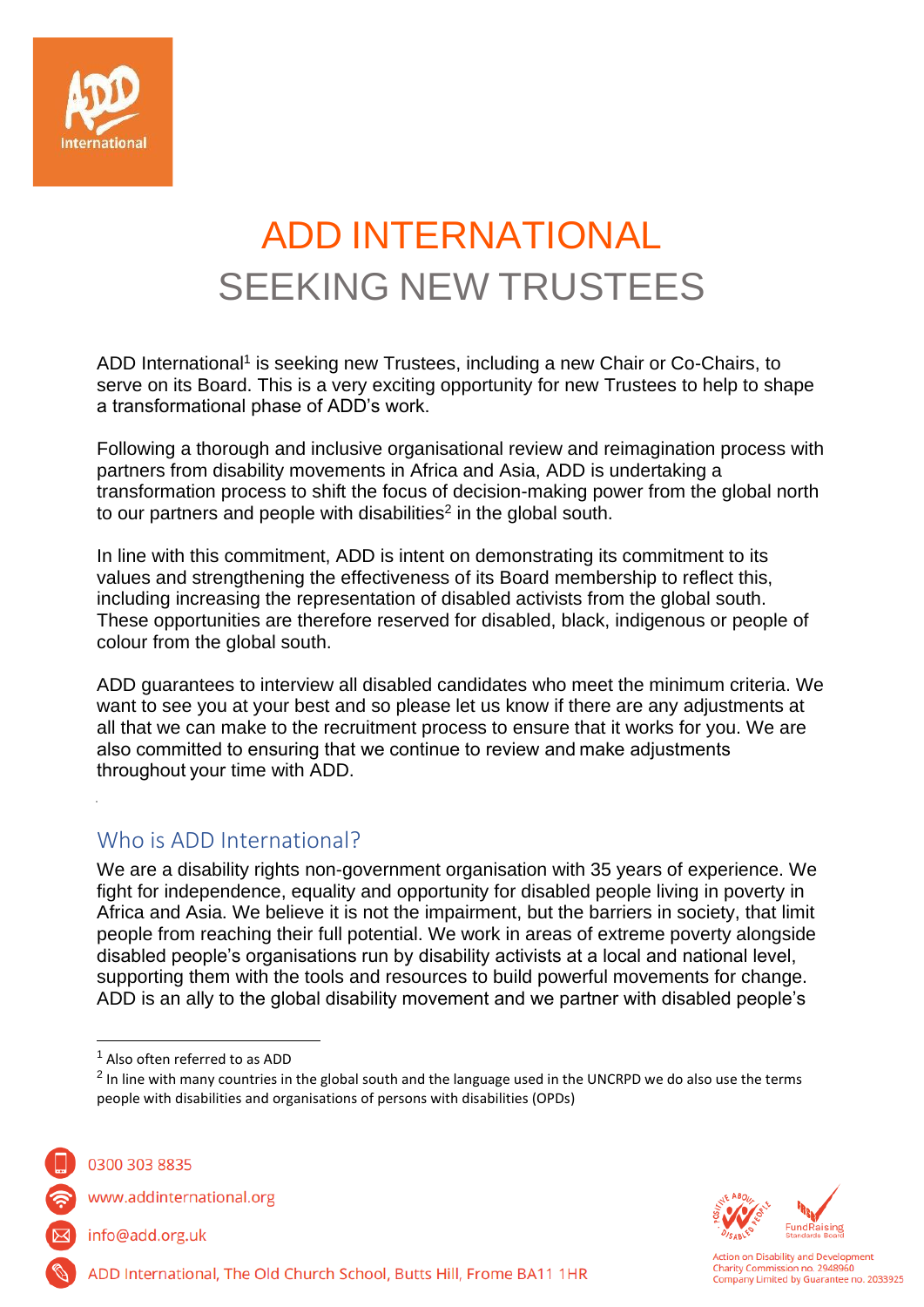organisations and disability activists in Africa and Asia to help them access the tools, resources and support they need to build powerful movements for change. Movements that will achieve a vision of a world where all disabled people are free from discrimination and oppression and have full equality within an inclusive society.

We want to shift resources and decision making to disability activists in the South and our offices, teams, partners there. We want to decolonise how we work and forge a better, more sustainable and equitable role for ourselves in the global movement for disabled people's rights and equality into the future.

Our Trustees have agreed upon a clear direction of travel that will see us focusing on the ways in which we can strengthen disability movements and actors through a participatory funding mechanism and other means of collaboration led by the needs they identify themselves. To reflect this, ADD's Board seeks to become more dynamic and representative in terms of its membership, culture and decision-making approach, and to engage more effectively with the international disability movement.

Currently ADD has offices in Sudan, Uganda, Tanzania, Bangladesh, Cambodia and the UK, with a staff team of approximately 75 people and a current turnover of £3m. Further information on ADD can be obtained by visiting the website at [www.add.org.uk](http://www.add.org.uk/)

### What is the role of Trustees?

Trustees will contribute to the development of ADD International through:

- Shaping, sustaining and reviewing ADD's aims and strategies and ensuring they remain relevant to the vision, purpose and values of the organisation throughout the transformation process, and beyond
- Offering disability and global south perspective, providing critical and generative thinking to the Board, the chief executive/chief transformation officer, and ADD's senior management team
- Setting and maintaining the appropriate inclusive culture for the organisation, consistent with its values
- Providing appropriate advice and quidance on the operational/delivery implications of policies (including safeguarding) that will guide the shift of power in ADD's participatory grant making procedures and grant management
- Attending Board meetings, convened by the chair of the Board of Trustees
- Providing independent support, guidance and challenging the performance, progress and implementation of ADD's operational and financial management, and transformation process
- Through the chair, holding the chief executive/chief transformation officer to account for the management of the organisation and the transformation process
- Acting as a guardian of the charity's assets, both tangible and intangible
- Ensuring that ADD complies with all legal, fiduciary and regulatory requirements

#### 0300 303 8835

www.addinternational.org

info@add.org.uk



ction on Disability and Development Charity Commission no. 2948960 Company Limited by Guarantee no. 2033925

ADD International, The Old Church School, Butts Hill, Frome BA11 1HR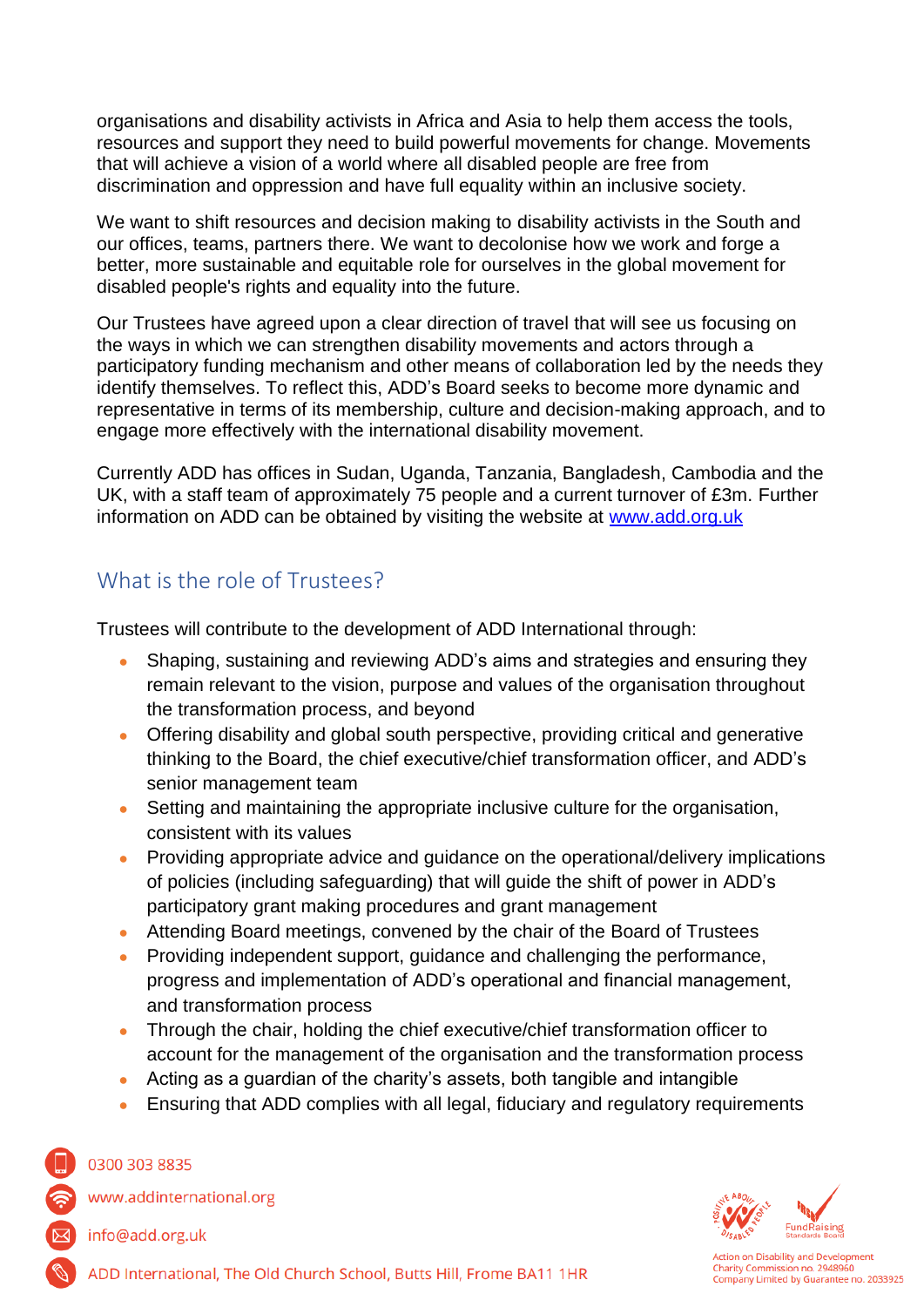- Ensuring ADD's governance is of the highest standard as outlined by the UK [charity commission's standards of good governance](http://www.google.co.uk/url?sa=t&rct=j&q=&esrc=s&source=web&cd=2&cad=rja&uact=8&ved=0CC8QFjAB&url=http%3A%2F%2Fwww.governancecode.org%2Fwp-content%2Fuploads%2F2012%2F06%2FCode-of-Governance-Full1.pdf&ei=4py_VPvpNcLW7AbVq4DwAg&usg=AFQjCNEaSyxlaB1ZPLz_3dKTHLqhFJaR1g)
- Participating in tasks such as fundraising, policy advocacy, recruitment panels and advice to the chief executive/chief transformation officer
- Adhering to the [Seven Principles of Public Life](https://www.gov.uk/government/publications/the-7-principles-of-public-life)

### What are we looking for in potential Trustees?

ADD is seeking candidates with lived experience of disability in the global south and with experience of disability activism in the global south.

While, as emphasised, ADD is seeking Trustees with lived experience of disability from the global south, **it does not expect all candidates to embody all the desirable attributes outlined below**, but would welcome applications where individuals can offer the essential requirements with a knowledge of at least two of the desirable requirements:

We aim amongst those we recruit to also find a new Chair or pair of Co-Chairs.

In line with our new Young Leaders Programme, ADD would also welcome some of our new Trustees being young people to broaden the lived experience we can draw on.

We would like new Trustees to have the following:

- Being black, indigenous or a person of colour with lived experience of disability and from the global south
- An understanding of the global disability movement, disability rights, the respect and dignity of persons with disabilities, and the social and human rights model of disability
- An appreciation and understanding of good governance and the role of the Board
- Knowledge of the disability movement in one of ADD's main countries is particularly welcome (Cambodia, Bangladesh, Sudan, Uganda or Tanzania);
- Understanding of organisational development and change management
- Experience in the disability movement, sector or organisation dedicated to fighting poverty and social exclusion
- Appropriate personal motivation to act as a trustee, sensitivity to the nature of the responsibilities, and understanding/empathy with the values and aspirations of ADD
- Ability to question intelligently, think strategically, debate and dialogue constructively, challenge rigorously, bring independence of thought and decide dispassionately





www.addinternational.org



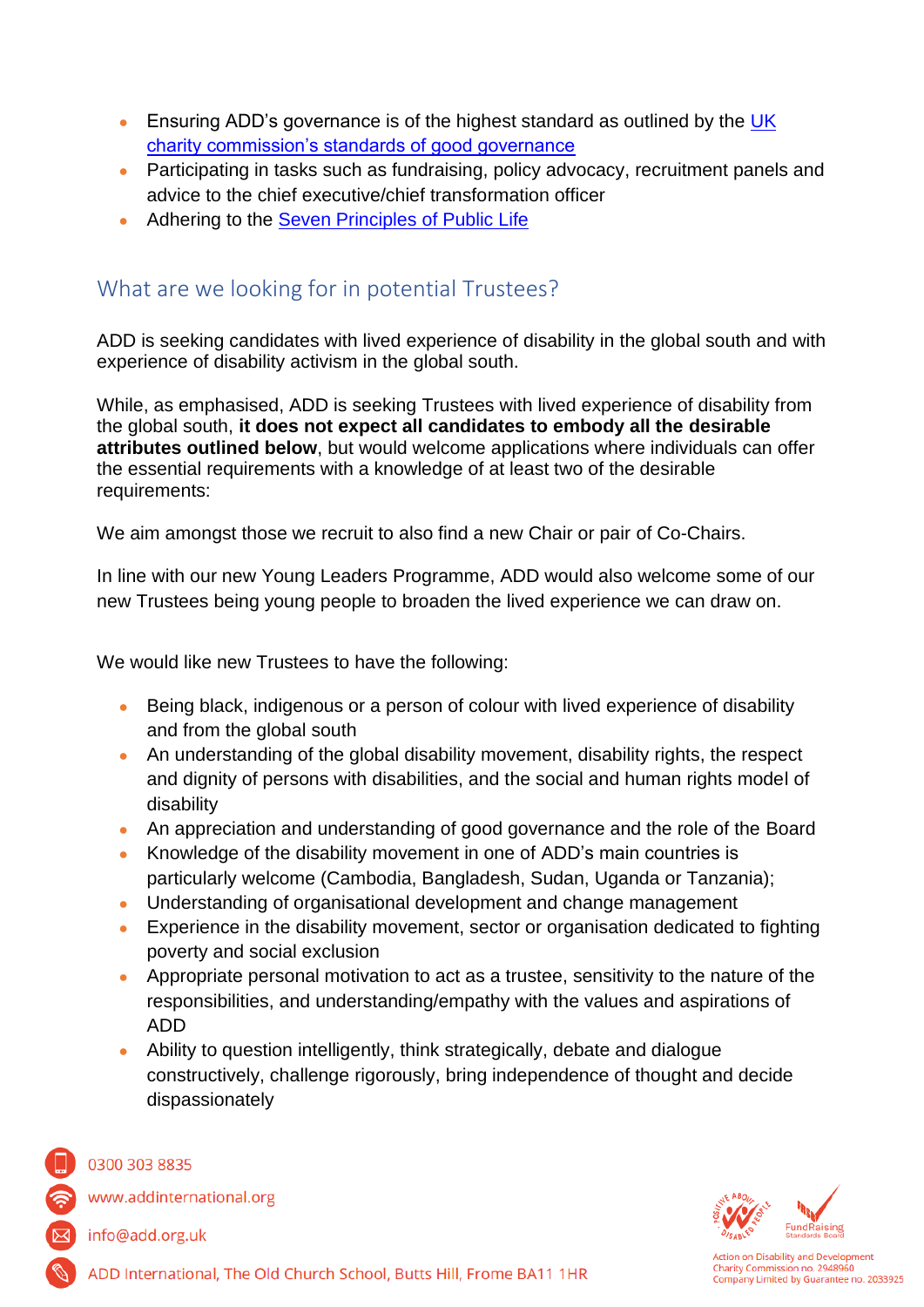- Ability to listen sensitively to the views of others, inside and outside the Board, to work well with difference, be a team player and gain the trust and respect of other Board and senior management team members
- Openness to reflect and learn as a Trustee
- Willingness to devote time, enthusiasm and effort to the duties and responsibilities of a trustee

Skills and technical experience we would particularly like to see

- Financial management expertise and understanding of the strategic implications of financial planning
- Strategic fundraising and communications skills in a UK and/or international context
- Advocacy and policy skills
- Experience of fundraising in the corporate sector/or corporate social responsibility
- **Human Resources**

#### What commitment will Trustees have to make?

Trustees may serve for up to two terms of four years each.

Trustees meet as a Board on a two-monthly basis virtually, usually for 4-5 hrs, and documents are shared electronically. It is expected that Trustees familiarise themselves with the content of the Board papers in advance, in preparation for discussion at the meetings. On alternative months, a Board officers meeting takes place, and all nonofficer Trustees can attend this meeting, but this is not a requirement. A commitment, therefore, of approx 12 days a year is required. It is possible that annual face-to-face meetings will be resumed (following COVID-19), but this is yet to be agreed.

Trustees will also be encouraged to play, where needed, an external facing ambassadorial role for the organisation, and to join the wider social and representational activities of ADD including fundraising.

Please note that whilst we assume that English will not be your first language, at present, meetings are held in English and papers that are prepared in advance are also in English, so Trustees will need to feel comfortable to engage in this language; however, we are very conscious in facilitating the meetings and in discussion that for some Trustees English will be a second language.

#### What is the remuneration?

There is no remuneration for this voluntary role, but reasonable expenses are covered including travel, when/if required.



0300 303 8835

www.addinternational.org

info@add.org.uk



ADD International, The Old Church School, Butts Hill, Frome BA11 1HR

ction on Disability and Development Charity Commission no. 2948960 Company Limited by Guarantee no. 2033925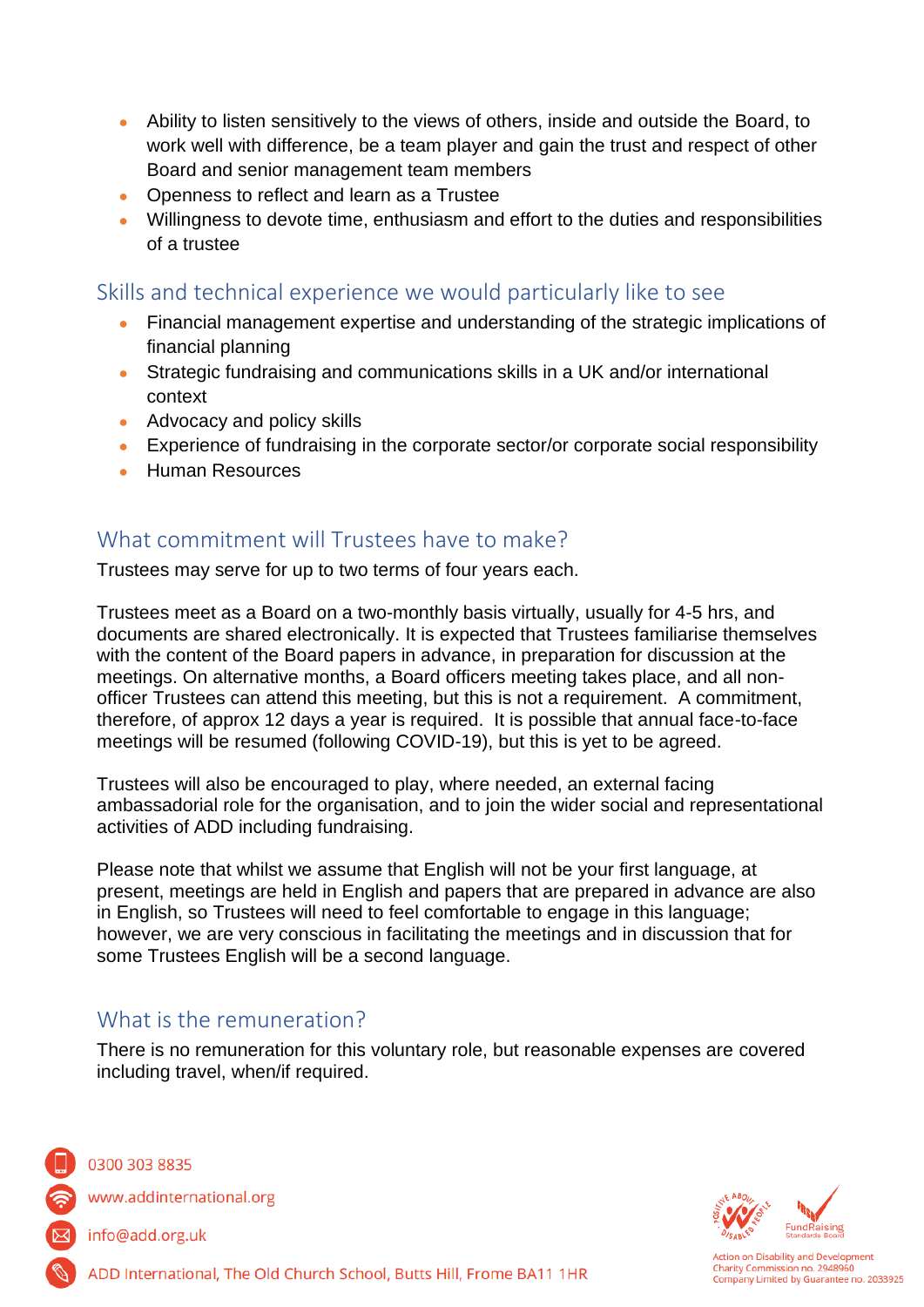# What is the application process?

We strongly encourage applicants to notify ADD if there are any adjustments that can be made to the recruitment process to ensure that it works for all. ADD is also committed to ensuring a continued review of requirements is in place throughout the term of all Trustees on the Board.

Interested applicants should send the following attachments by email:

- A CV of no more than 2 pages, including names and contact details of two referees (*that we will only contact after asking permission*).
- Answers to the following questions. (*It is important to note that these will be anonymised and reviewed before the shortlisting panel looks at the CVs of candidates, so it is requested that applicants do not include their name on these responses*.)
	- *ADD International supports the Social and Human Rights Models of Disability. Please explain what this means to you and what it will mean for the role.*
	- *What are the key trends in the disability sector or international development sector that you think the Board at ADD will need to be aware of over the next 5 years?*
	- *What assets, experiences and skills would you bring to the ADD Board?*
- These questions can either be answered in written form, of no more than 900 words or by voice, as a sound file. If doing it by voice, please take no more than 5 minutes.
- Completed equal opportunities form on the ADD International website: Equal [Opportunities. | ADD International](https://add.org.uk/equal-opportunities)

We ask that applications are in English, however we recognize and will take into account the fact that for most people this will be a second language.

These should be sent to [recruitment@add.org.uk](mailto:recruitment@add.org.uk) and the deadline for submitting applications is **30 May 2022** 

A recruitment panel will shortlist applicants based on our criteria and shortlisted applicants will be invited to a discussion with the panel (this will be an on-line meeting).

On the basis of the discussions, the recruitment panel will then form their decisions and their final recommendations will be put to the Board for approval.



0300 303 8835

www.addinternational.org

info@add.org.uk



ction on Disability and Development Charity Commission no. 2948960 Company Limited by Guarantee no. 2033925